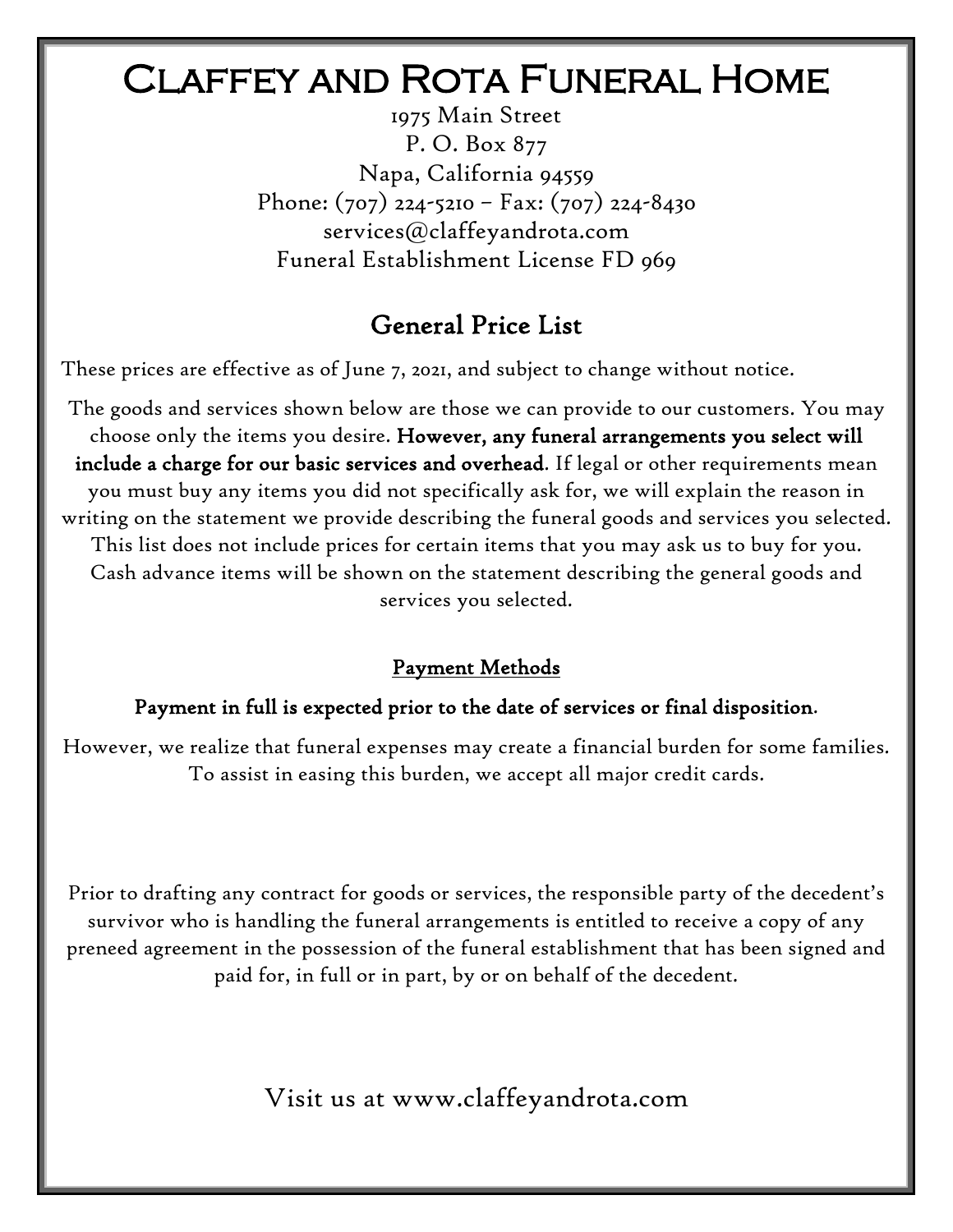### Administrative and professional services of funeral director and staff ..................................... 1295

This fee for our basic services and overhead will be added to the total cost of the funeral arrangements you select. It includes a proportionate share of the taxes, licenses, utilities and business expenses required to serve the public. Our charge includes, 24 hour availability; arrangement consultation; administrative services; preparation of the death certificate for certification; necessary permits; filing the death certificate; consultation with clergy, cemetery, crematory or common carrier; planning, direction, and supervision of the services and disposition as determined by the family. This fee is already included in our charges for direct cremations, immediate burials, and forwarding or receiving remains. Sales tax, certified copies of death certificates, and disposition permits are not included in any price.

Embalming ……………………………………………………………………………………………..……………………… 675 Embalming is not required by law. Embalming may be necessary, however, if you select certain funeral arrangements, such as a funeral with viewing. If you do not want embalming, you usually have the right to choose an arrangement which does not require you to pay for it, such as a direct cremation or immediate burial, or closed casket with no viewing.

Includes dressing, casketing and cosmetics.

*California Code of Regulations, Section 1223 (c): Every licensed funeral establishment and funeral director who holds unembalmed human remains for a period longer than twenty-four (24) hours shall cause the body to be refrigerated at an approved facility with sufficient capacity as defined under section 1223.1(d).*

#### Other Preparation of the Body

#### Facilities, Staff, and Equipment

| Use of our facility and staff for chapel service after 4pm (up to 2 hours)  550         |
|-----------------------------------------------------------------------------------------|
|                                                                                         |
| Use of our facility for family identification viewing (up to 5 people, 30 minutes)  150 |
|                                                                                         |
|                                                                                         |
|                                                                                         |
|                                                                                         |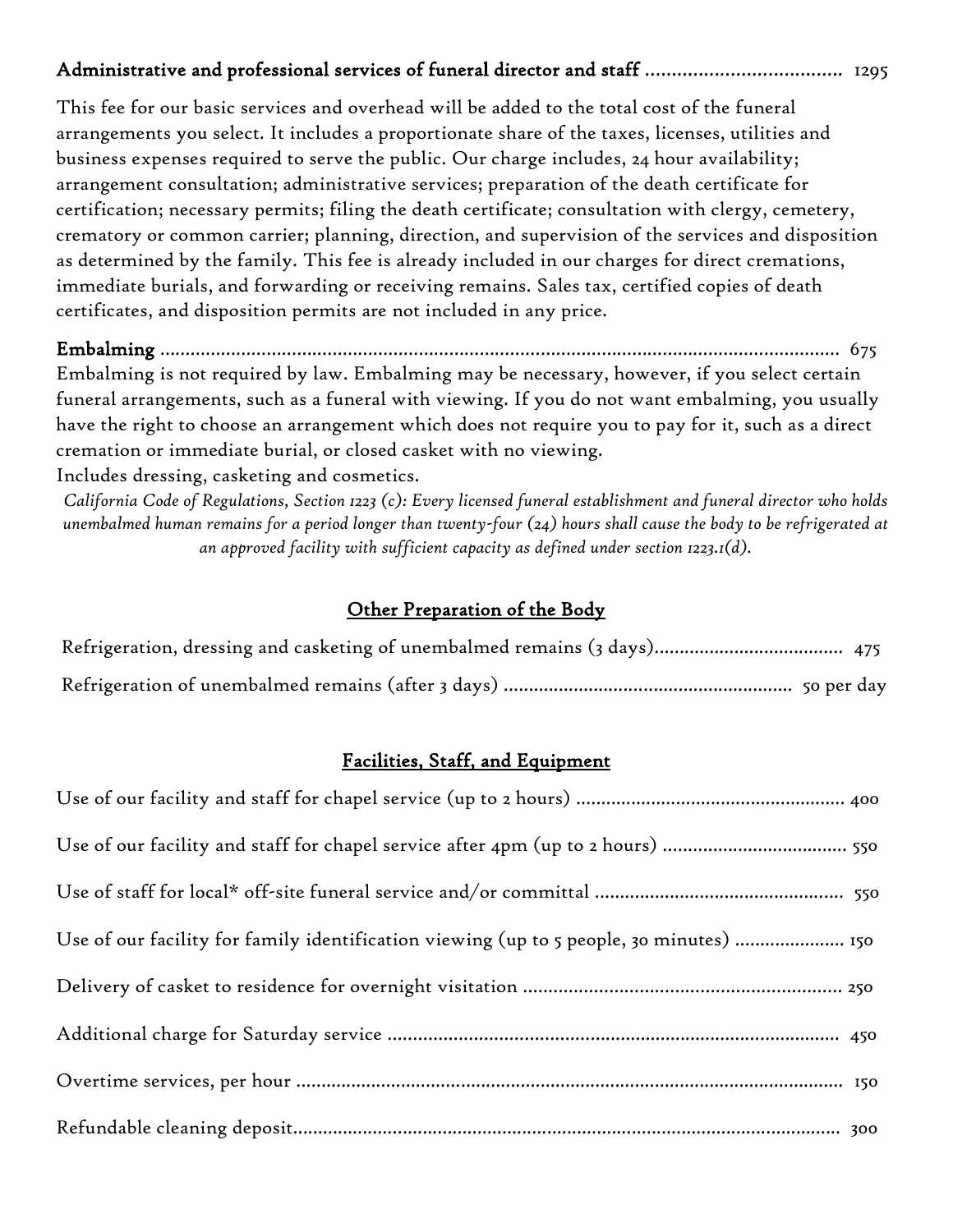# Automotive Equipment

# Merchandise

| Adult caskets: 650 to 4995  | Rental casket, including insert: 995 to 1195 |  |
|-----------------------------|----------------------------------------------|--|
| Alternative container: 50   | Infant and children's caskets: 200 to 3550   |  |
| Burial clothing: 125 to 200 | Urns for cremated remains: 15 to 2500        |  |
|                             |                                              |  |
|                             |                                              |  |
|                             |                                              |  |
|                             |                                              |  |
|                             |                                              |  |
|                             |                                              |  |

#### Special Services

| Scattering of cremated remains under Golden Gate Bridge by a state certified scatterer 300 |  |
|--------------------------------------------------------------------------------------------|--|
|                                                                                            |  |
| Certified mailing of certified copies of death certificate within continental U.S 15       |  |
|                                                                                            |  |
|                                                                                            |  |
|                                                                                            |  |
|                                                                                            |  |
|                                                                                            |  |